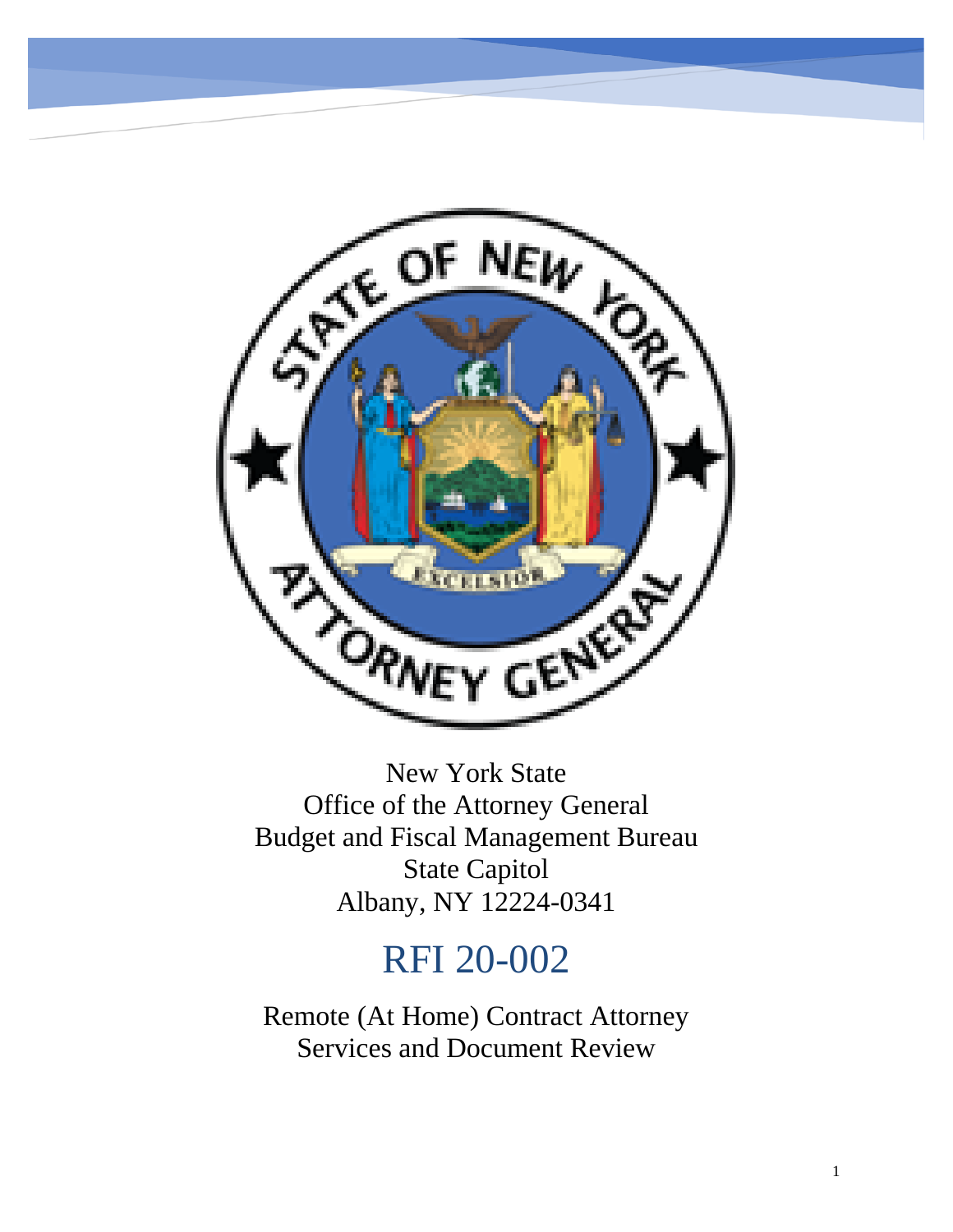# **STATE OF NEW YORK OFFICE OF THE ATTORNEY GENERAL (OAG)**



**Request for Information (RFI) for Remote (At Home) Contract Attorney Services and Document Review RFI #20-002**

| <b>Request for Information Number:</b>                      | RFI Issued: August 17, 2020                               |
|-------------------------------------------------------------|-----------------------------------------------------------|
| 20-002                                                      |                                                           |
| <b>RFI Description:</b>                                     | <b>Contract Period: Not Applicable</b>                    |
| Remote (At Home) Contract Attorney Services and             |                                                           |
| Document Review                                             |                                                           |
| <b>Due Dates and Times (ET):</b>                            | <b>Regions of Service:</b>                                |
| Submission of Questions: August 20, 2020 at 5:00 PM         |                                                           |
| September 1, 2020 at 5:00 PM                                | Provided to the NYS OAG's Practice Technologies           |
| OAG Issuance of Answers: August 24, 2020 September 8,       | Group ("PTG") primarily in in New York State (New         |
| 2020                                                        | York City or the Albany Capital Region). Services can     |
| Submission of Follow UP Questions: August 26, 2020 at       | be provided via the web from contractors physically       |
| 12:00 PM EST-September 10, 2020 at 12:00 PM EST             | located in any United States state or territories (New    |
| OAG Issuance of Answers: August 28, 2020 by COB             | <b>York State preferred)</b>                              |
| September 14, 2020 September 17, 2020                       |                                                           |
| RFI Due Date: September 8, 2020 at 5:00PM EST               |                                                           |
| September 18, 2020 September 21, 2020 at 5:00 PM EST        |                                                           |
| In compliance with Procurement Lobbying Law, contacting     | In the event the <b>Primary</b> designated contact is not |
| anyone other than designated herein may result in rejection | available,                                                |
| of Application.                                             | Alternate designated contact:                             |
| <b>Primary Designated Contact:</b>                          |                                                           |
|                                                             | <b>Christopher Reksc</b>                                  |
| Stephanie Folk                                              | <b>Contract Management Specialist 2</b>                   |
| <b>Contract Management Specialist</b>                       | <b>Budget and Fiscal Management Bureau</b>                |
| <b>Budget and Fiscal Management Bureau</b>                  | Office of the New York Attorney General                   |
| Office of the New York Attorney General                     | <b>State Capitol</b>                                      |
| <b>State Capitol</b>                                        | Albany, New York 12224-0341                               |
| Albany, New York 12224-0341                                 | Telephone: (518) 776-2138                                 |
| Telephone: (518) 776-2129                                   | E-Mail: purchase@ag.ny.gov                                |
| E-Mail: purchase@ag.ny.gov                                  |                                                           |

Questions regarding this announcement shall be directed to the person on the cover page of this RFI via e-mail only and shall adhere to the above deadline. Verbal questions will NOT be accepted. THIS IS A REQUEST FOR INFORMATION (RFI) ONLY. This RFI is issued solely for information and planning purposes, it does not constitute a Request for Proposal (RFP) or a promise to issue an RFP in the future. This request for information does not commit the OAG to contract for any service whatsoever. Further, the OAG is not at this time seeking proposals and will not accept unsolicited proposals. Vendors are advised that OAG will not pay for any information or administrative costs incurred in response to this RFI; all costs associated with responding to this RFI will be solely at the interested party's expense. Not responding to this RFI does not preclude participation in any future RFP, if any is issued. If a solicitation is released, it will be posted on the New York State Contract Reporter website and the OAG website. It is the responsibility of the potential responders to monitor these sites for additional information pertaining to this requirement. The OAG encourages responders to register with the New York State Contract Reporter (NYSCR) a[t https://www.nyscr.ny.gov/agency/index.cfm](https://www.nyscr.ny.gov/agency/index.cfm) to receive notifications about this Solicitation. Navigate to the "I want to find contracts to bid on" page to register for your free account. **To receive email notifications regarding updates to the content or status of a particular ad, you must "bookmark the ad" on the upper right-hand side of the ad, then return to your Account, view your list of bookmarked ads, and**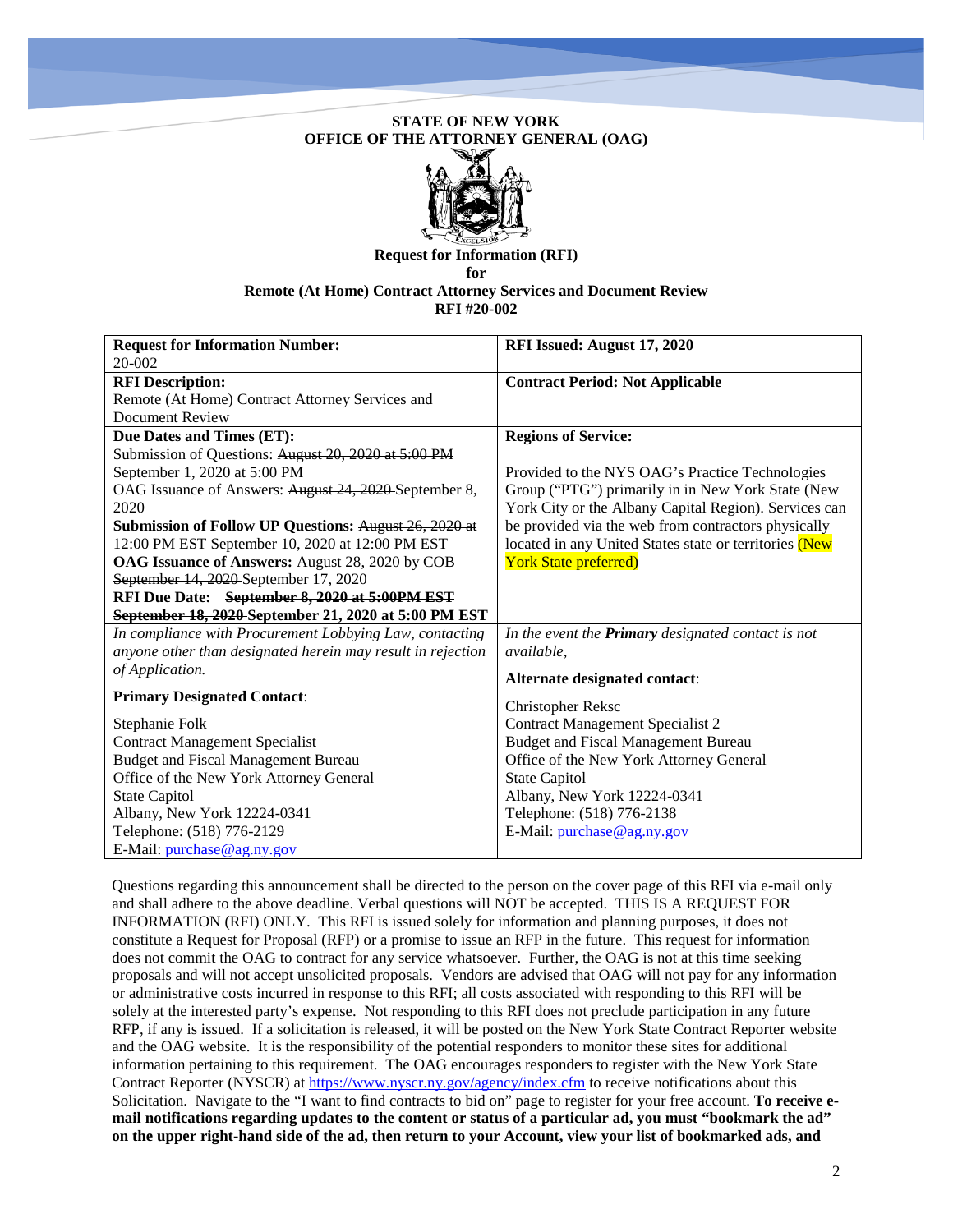# **then select "send me notification updates" option listed to the right of the ad.** Any updates to the RFI

documents will also be posted and released through the NYSCR. If you do not opt-in to receive notification updates regarding a specific ad, you will not receive e-mail notifications regarding updates, including e-mail notifications regarding the questions and answers document and updates to Solicitation documents.

| <b>TABLE OF CONTENTS</b>                          |         |
|---------------------------------------------------|---------|
| <b>AGENCY BACKGROUND</b><br>1.                    | 4       |
| <b>PURPOSE</b><br>2.                              | 4       |
| <b>PTG'S DESIRABLES</b><br>3.                     | 4       |
| 3.1 Recruiting, onboarding, and HR Process        | 4       |
| 3.2 Equipment                                     | 5       |
| 3.3 Security                                      | 5       |
| 3.4 Remote management and supervision             | 5       |
| 3.5 Collaboration                                 | 5       |
| RFI QUESTIONS AND RFI RESPONSE SUBMISSION<br>4.   | 5       |
| 4.1 RFI Questions/Inquiries and/or Clarifications | 5       |
| 4.2 RFI Response Format and Content               | $5 - 6$ |
| DEMONSTRATIONS/PRESENTATIONS<br>5.                | 6       |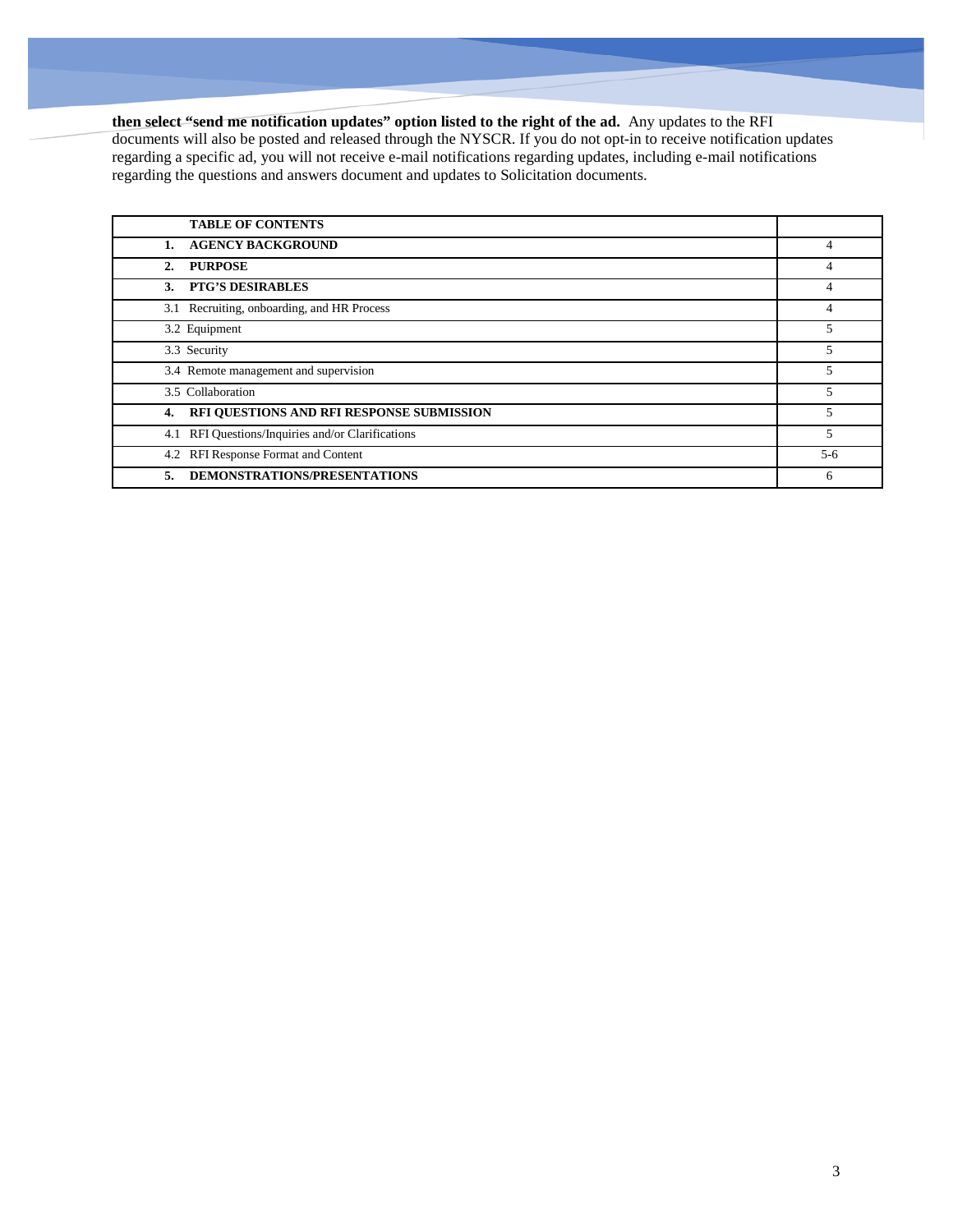## **1. AGENCY BACKGROUND**

As head of the Department of Law, the Attorney General is both the "People's Lawyer" and the State's chief legal officer. As the "People's Lawyer," the Attorney General serves as the guardian of the legal rights of the citizens of New York, its organizations and its natural resources. In fulfilling the duties of the State's chief legal counsel, the Attorney General not only advises the Executive branch of State government, but also defends actions and proceedings on behalf of the State.

The Attorney General serves all New Yorkers in numerous matters affecting their daily lives. The Attorney General's Office is charged with the statutory and common law powers to protect consumers and investors, charitable donors, the public health and environment, civil rights, and the rights of wage-earners and businesses across the State.

The Attorney General's authority also includes the activities and investigations of the State Organized Crime Task Force and Medicaid Fraud Control Unit. While the Attorney General acts independently of the Governor, the Governor or a state agency may request the Attorney General to undertake specific criminal investigations and prosecutions.

The legal functions of the Department of Law are divided primarily into five major divisions: Appeals and Opinions, State Counsel, Criminal Justice, Economic Justice and Social Justice.

Over 1,800 employees, including over 700 attorneys, as well as forensic accountants, legal assistants, scientists, investigators, and support staff, serve in the Office of the Attorney General in many locations across New York State.

# **2. PURPOSE**

2.1 The primary purpose of this Request for Information (RFI) is to gather information that may be used in the development of a competitive procurement. Specifically, the OAG is seeking information regarding provision of contract attorney services to be performed in the NYS OAG's Relativity database and provided without facilities but instead with tools and processes to facilitate home based reviewer management and data security.

The vendor offering should include contract attorney services conducted by vetted lawyers with a confirmed active bar licenses in any state as well as processes and tools enabling the NYS OAG's Practice Technologies Group ("PTG") to manage the contractors working at remote locations (e.g., in the reviewer's home or own office), working primarily in the OAG's instance of Relativity, physically located in the United States or Territories. which can be viewed in print The review offering should be supported by technologies and processes that facilitate management, reporting, communication, collaboration, timekeeping, and data security.

## **3. PTG's Desirables**

## **3.1 Recruiting, onboarding, and HR Process**

- o Background checks on candidates including, at minimum, bar confirmation
- o Executed confidentiality agreements and/or NDAs
- o Assured compliance with NYS OAG work rules (e.g., a required break for every 6 hours worked)
- o HIPPA Compliance, PII training, etc. where appropriate
- o Obtain executed agreements from contractors as needed including:
	- Confidentiality and non-disclosure agreements
	- Acknowledgment of their obligation to disclose other work or projects (to prevent dual working situations) and to report on any potential conflicts of interest
	- Acknowledgment of the OAG's Ownership of and IP or Work product
	- Agreement to policies and procedures mandated for remote document review and for the return or destruction of client or agency information including electronic files, email, papers, and other materials
	- Agreement not to maintain content on personal devises or other locations not approved by the OAG and/or vendor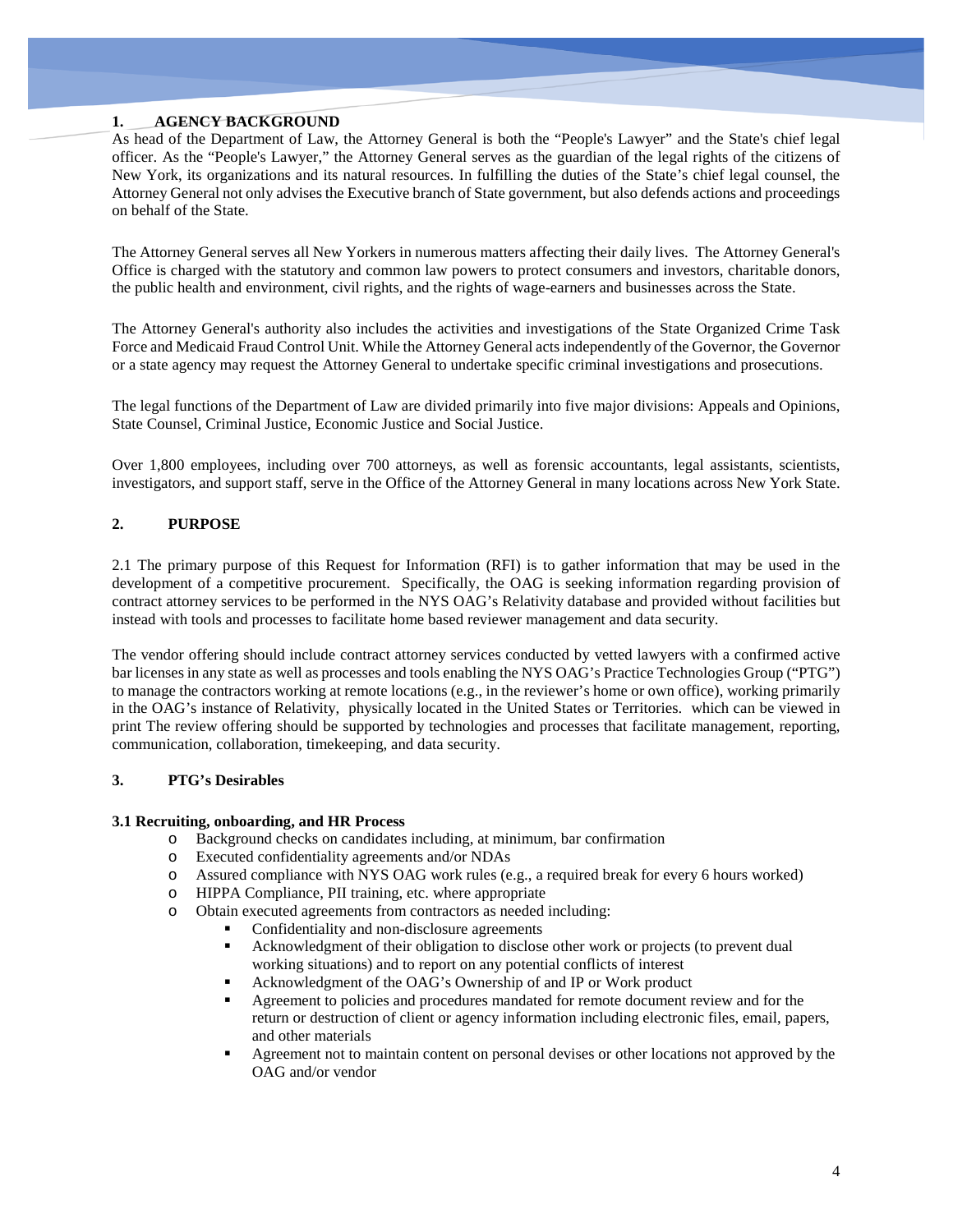# **3.2 Equipment**

- o Vetting of candidate home technology set-up to assure access (confirm/document minimum baseline system requirements including internet delivery/dedicated connection, antivirus software, access to a web cam, dual monitors (where appropriate), etc.
- o Systems that are both Mac and PC compatible, vender supplied hardware where needed

#### **3.3 Security**

- $\circ$  Remote Desktop with multi-factor authentication<br> $\circ$  multi-factor authentication log in
- multi-factor authentication log in
- $\circ$  IP restrictions preventing access from public Wi-Fi (libraries, coffee shops, etc.)<br>  $\circ$  Secure web-based email for contractors with the ability to limit send or receive from
- Secure web-based email for contractors with the ability to limit send or receive from approved emails domains
- o Browsing URL Restrictions
- Disabled Device redirection
- o Preventing access to print, screen capture, copy and paste, local/USB drive
- o Onscreen watermarking, QR code like patterns, or text that would identify photographs on-screen content
- o Identification and confirmation that the reviewer is at their terminal via Webcam (and/or cell phone camera) face recognition (in a manner that not defeated by use of still images), Obscuring the screen when the review is not physically present to prevent inadvertent access by others who have may have access to the terminal

## **3.4 Remote management and supervision**

- o Suite of tools (dashboard) to track individual reviewer and review team metrics including pace of review, analysis of time away (breaks in codding), Coding breakdown/trends, Overturns/accuracy, and project progress/completion timeline based on docs remaining and pace
- o Ability to monitor reviewer screens remotely ("drop in" capability)
- o Telephonic or online timecard keeping (clock-in and clock-out)
- o Recording reviewer active time metrics via visual/gaze/eye tracking technology to determine time in the system, time aside from review platform, and to capture review activity that doesn't necessarily involve tagging, such as drafting of summaries?) / report of inactive time blocks for cross-referencing billing
- o Permitted time schedule enforced by login or access limitations

# **3.5 Collaboration**

- o Provide access to Microsoft Teams or a similar platform for communication and document distribution
- o Secure document sharing (e.g., Remote Desktop)

## **4. RFI QUESTIONS AND RFI RESPONSE SUBMISSION**

## **4.1 RFI Questions/Inquiries and/or Clarifications**

All questions/inquiries and/or clarifications concerning this request for information shall be addressed to the Office of the Attorney General (OAG) designated contact. All questions should be submitted by email to purchase@ag.ny.gov with the subject line: "RFI #20-002 Remote (At Home) Contract Attorney Services and Document Review – Q&A – [*Insert Vendor Name*]". Cite the particular RFI section and paragraph number the question relates to.

Questions/inquiries and/or requests for clarification **are only accepted via e-mail**. Official answers to questions will be provided via addendum posted to the OAG website [\(https://ag.ny.gov/budget-and-fiscal-management-bureau](https://ag.ny.gov/budget-and-fiscal-management-bureau-procurement)[procurement\)](https://ag.ny.gov/budget-and-fiscal-management-bureau-procurement) and the NYS Contract Reporter [\(https://www.nyscr.ny.gov/agency/index.cfm\)](https://www.nyscr.ny.gov/agency/index.cfm). Deadline for submission of questions will be as stated on the cover page of this document.

## **4.2 RFI Response Format and Content**

All materials shall be attached, clearly labeled and sent via email, in a manner to allow for ease of separation in reviewing responses. The OAG is interested in responses from vendors who currently operate a comprehensive